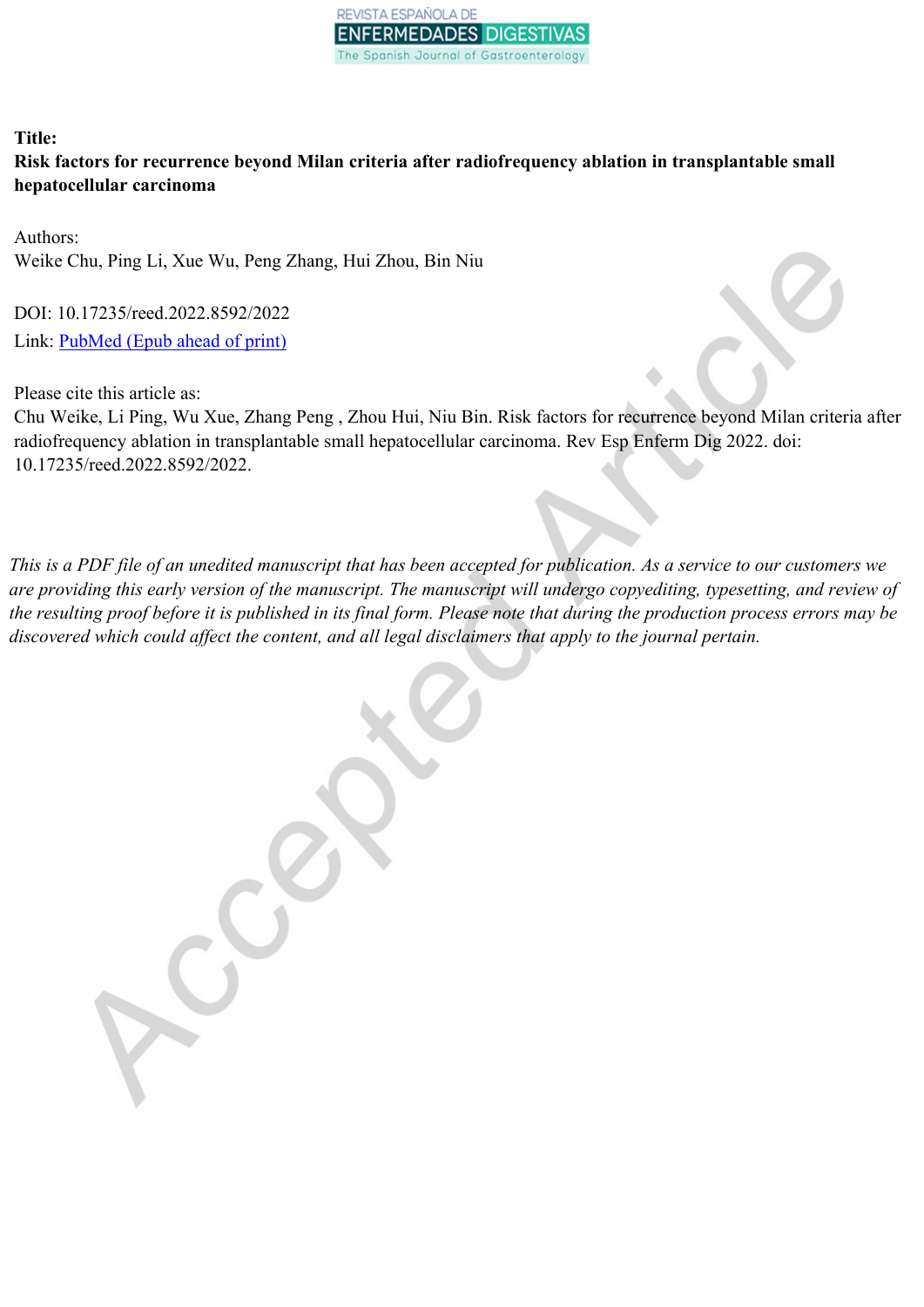

**Risk factors for recurrence beyond Milan criteria after radiofrequency ablation in transplantable small hepatocellular carcinoma**

Weike Chu<sup>1,2</sup>, Ping Li<sup>2,3</sup>, Xue Wu<sup>1,2</sup>, Peng Zhang<sup>1,2</sup>, Hui Zhou<sup>1,2</sup> & Bin Niu<sup>1,2</sup>

<sup>1</sup>School of Graduates, Tianjin Medical University, Tianjin, China.

<sup>2</sup>Department of Hepatology, Tianjin City Second People's Hospital, Tianjin, China.

<sup>3</sup>Tianjin Research Institute of Liver Disease, Tianjin, China.

Corresponding author: Ping Li. email: tjlplxg@163.com

# **Abstract**

This study aims to determine the risk factors of recurrence beyond Milan criteria in patients with transplantable early hepatocellular carcinoma (HCC) after the first Radiofrequency ablation (RFA). 95 patients with newly diagnosed transplantable small HCC with single  $\leq$  3 cm were analyzed retrospectively. During the 39-month median follow-up period, 12 (21.8%) patients with HCC < 2 cm and 22 (56.4%) patients with HCC  $\geq$  2 cm relapsed beyond Milan criteria ( $p = 0.001$ ). The 1and 3-year recurrence rates beyond Milan criteria were 6.3% and 14.7% in HCC < 2 cm group, compared with 24.1% and 55.6% in HCC  $\geq$  2 cm group( $p < 0.0001$ ).HCC  $\geq$  2 cm, red blood cell distribution width-to-lymphocyte ratio  $(RLR) \geq 18.3$ , alphafetoprotein (AFP) > 15 ng/ml and early recurrence after RFA were independent predictors of recurrence exceeding Milan criteria. For patients with transplantable early single small HCC whose tumor diameter  $\geq 2$ cm and have higher RLR and AFP levels before first RFA and early recurrence after RFA (recurrence within 2 years), close follow-up and early liver transplantation should be initiated to obtain the best survival benefit.

# Keywords

Hepatocellular carcinoma. Radiofrequency ablation. Recurrence. Milan criteria.

# **Introduction**

HCC is the sixth most common tumor and the fourth leading cause of cancer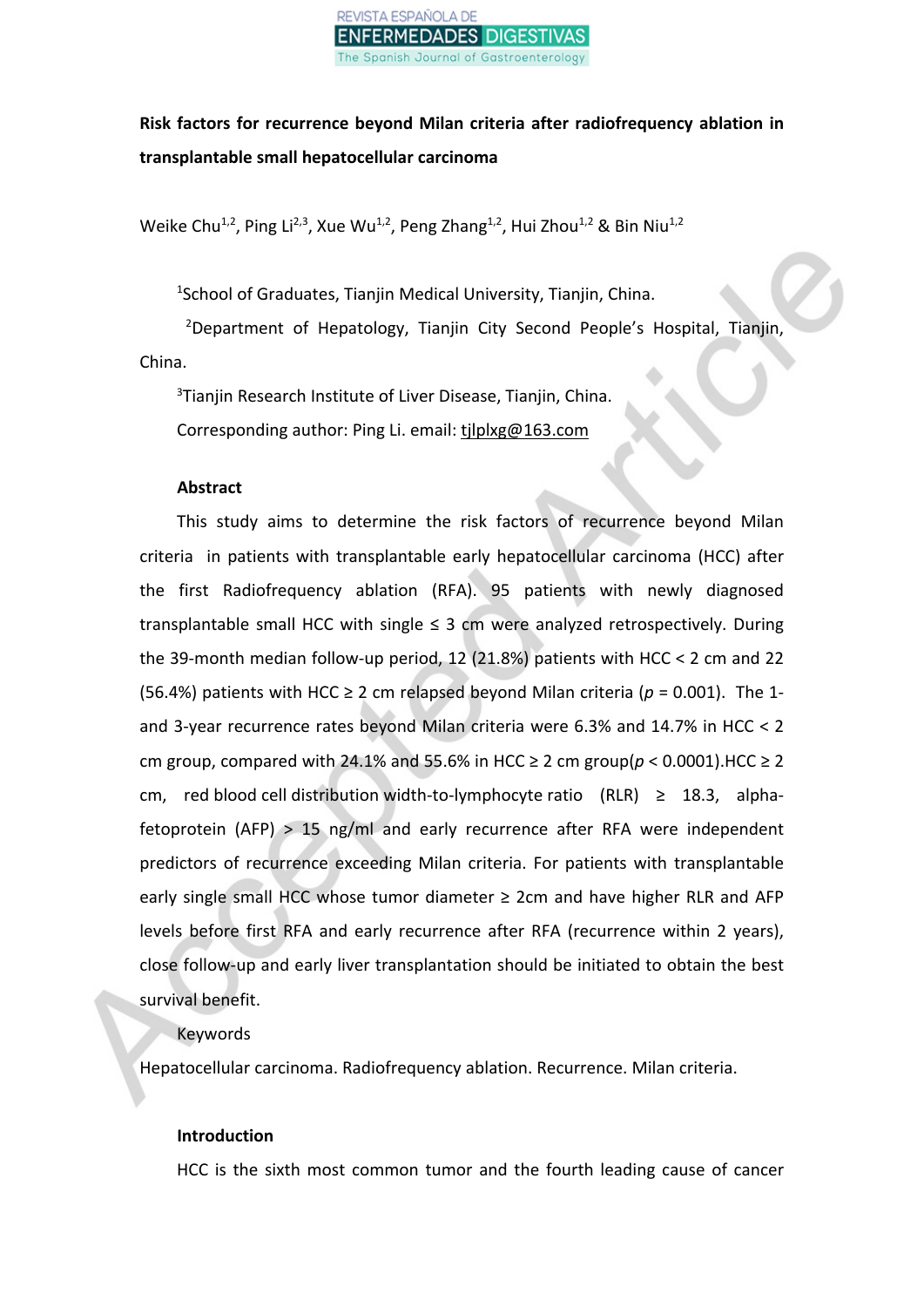

death in the world. For HCC with a diameter of less than 3 cm, RFA is recommended as an effective alternative therapy to hepatic resection, and is more cost-effective  $1, 2$ .

Although RFA and hepatic resection can provide excellent outcomes for early HCC, the recurrence rate 5 years after radical treatment is still as high as 75%  $3$ . Meanwhile, liver transplantation (LT) has become a better choice for HCC. Studies have shown that for HCC patients with a single tumor diameter ≤ 5cm, or at most three tumors with diameter  $\leq$  3 cm, the long-term survival after LT is comparable to that of non-malignant cirrhosis patients receiving LT, which is the recognized Milan criteria and has become the benchmark for selecting LT for HCC patients<sup>4, 5</sup>.

Due to the shortage of donor liver, LT can only be used as a remedial treatment after recurrence of early HCC<sup>6-8</sup>. However, once the tumor relapses, HCC patients after salvage LT are at increased risk of recurrence. Consequently, HCC patients will have to drop out of the transplant list once recurrence exceeds the Milan criteria<sup>9</sup>. However, relevant research on the risk factors of recurrence of early single small HCC exceeding Milan criteria are controversial yet<sup>10</sup>.

The aim of this study was to determine risk factors of recurrence beyond Milan criteria in patients with transplantable single HCC  $\leq$  3 cm after the first RFA, and to provide evidence for clinical decision-making of transplantable small HCC.

#### **Methods**

Study design and patients

This is a single-center retrospective study. This study has been approved by the Ethics Committee of Tianjin second people's Hospital and complied with the Code of Ethics of the Helsinki Declaration. This study included 95 cases of HCC patients with transplantable single HCC  $\leq$  3 cm who received RFA as their first treatment in Tianjin second people's Hospital from November 2011 to October 2020 retrospectively. The detailed filtering process is shown in Fig. 1. The diagnosis of HCC is based on specific imaging findings<sup>11</sup> (Intense contrast uptake during the arterial phase followed by contrast washout during the venous phases in contrast-enhanced CT or MRI). After multidisciplinary team (MDT) decision-making, RFA was determined as the first-line treatment of HCC. All patients met the criteria for LT and had no transplant-related contraindications<sup>12</sup>. Inclusion criteria: (1) Singular HCC with diameter  $\leq$ 3 cm was first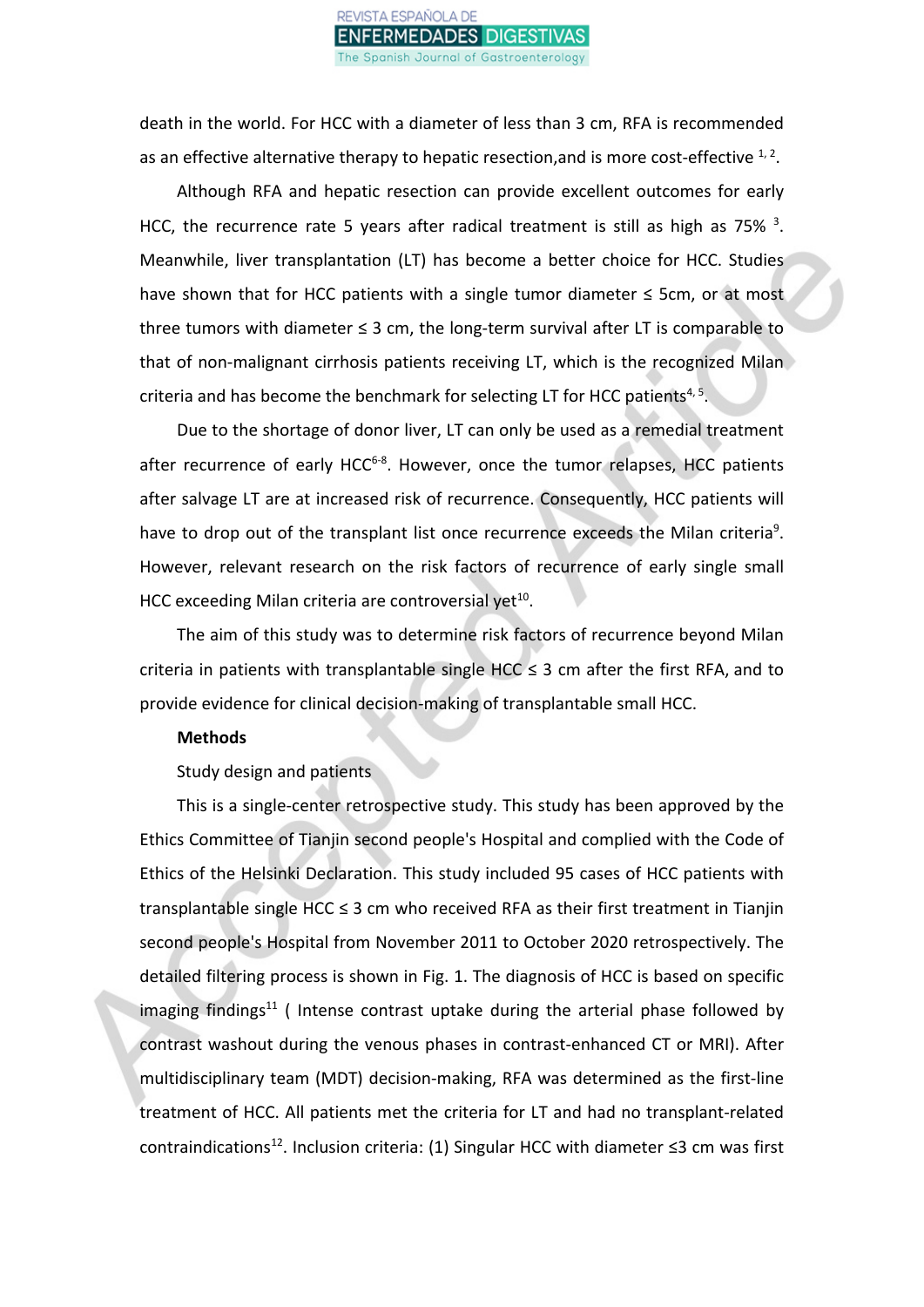

diagnosed; (2) Hepatic resection is not suitable or patients refuse to perform hepatic resection; (3) No vascular invasion was found in preoperative imaging examination. Exclusion criteria: (1) Any other HCC-related treatment prior to the first RFA; (2) Child-Pugh C patients; (3) Complicated with other malignant tumors.

RFA method and Evaluation of Therapeutic effect

Ultrasound-guided percutaneous RFA was performed. The procedures are strictly in accordance with the 2011 CSLC/CSCO/CMA Expert Consensus on radiofrequency ablation therapy for Liver Cancer. Complete ablation is defined as low echo absence of enhancement throughout the tumor region. The procedure would be repeated until there was no unablated rumor.

Data collection and follow-up

Baseline data of HCC patients were collected at the first RFA, including general demographic data, blood biochemical indexes, systemic inflammatory markers (Neutrophil-to-lymphocyte ratio (NLR), RLR, Lymphocyte-to-monocyte ratio (LMR) and Platelet-to-lymphocyte ratio (PLR), etc.). liver reserve function (Child-Pugh grade), tumor markers (such as AFP), imaging data (CT, MRI, color ultrasound, contrast-enhanced ultrasound, etc.).

The primary end-point events in this study were the incidence of recurrence beyond Milan criteria, the other events of interest were recurrence-free survival (RFS). After complete ablation, AFP and Dynamic CT were reexamined every 3 months in the first 2 years, and then monitored every half a year. If Dynamic CT showed abnormal enhancement in arterial phase around or in the liver, and decreased density in portal phase and equilibrium phase, with or without elevated AFP, it was considered as tumor recurrence. Early recurrence was defined as the first recurrence occurring within 2 years after RFA. Recurrence beyond Milan criteria was defined as the first occurrence of a single tumor > 5 cm, multiple tumors with more than 3 lesions or ≤ 3 lesions but a single tumor diameter > 3 cm, or tumor invasion of portal vessels or extrahepatic metastasis.

Statistical analysis

Statistical descriptions were utilized to summarize the baseline patient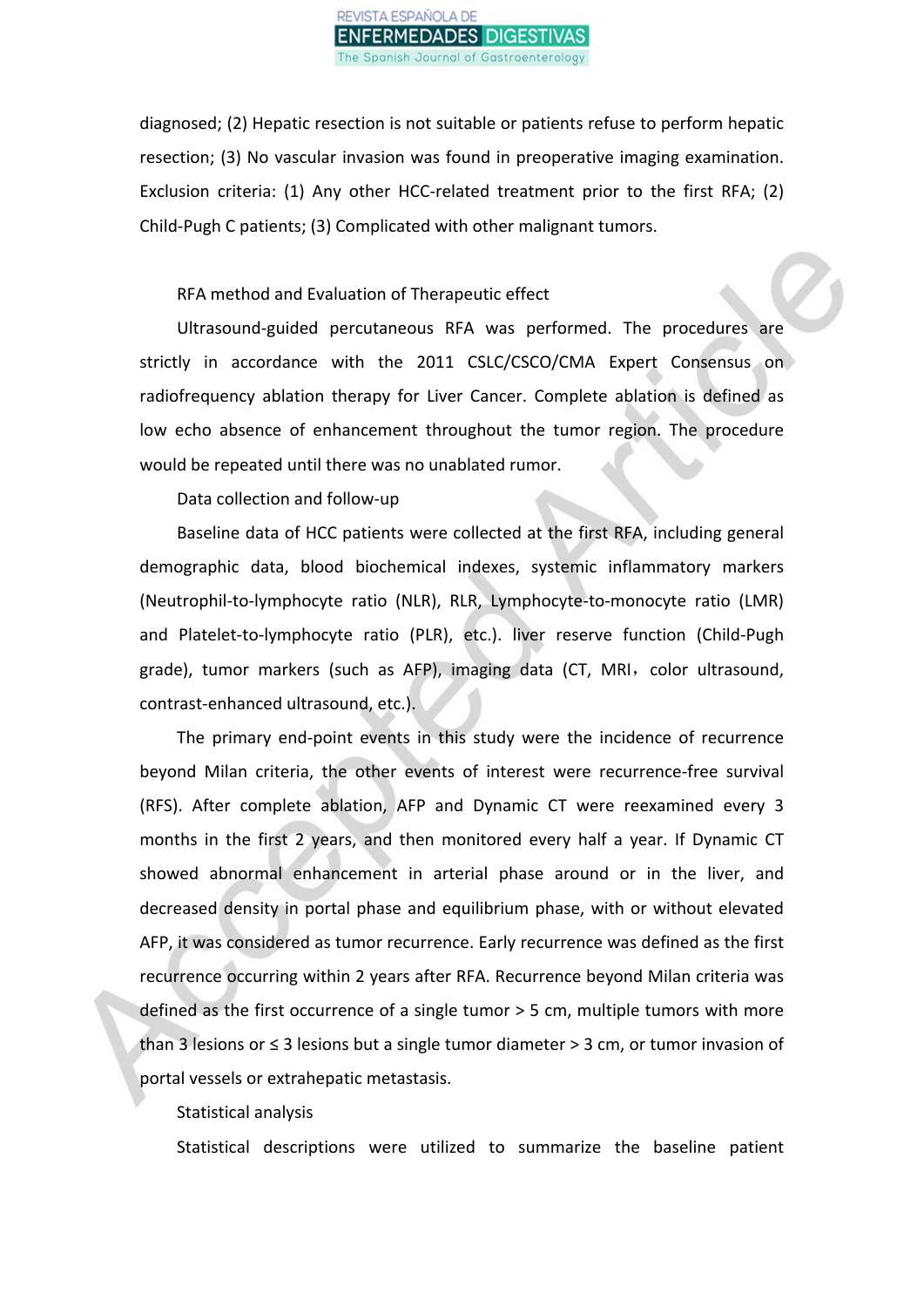

characteristics. Among them, the counting data was expressed by frequency and constituent ratio. Based on the different distribution characteristics of the data, the measurement data that accord with the normal distribution was expressed by mean ± standard deviation (SD), did not conform to normal distribution in median (IQR: P25-P75). X-tile was used to determine the optimal cut-off of NLR, RLR, LMR, PLR and AFP in patients with HCC. Measurement data was tested by normality test firstly, then independent sample *t* test was employed for comparison between groups of normal distribution data, Mann-Whitney U or Kruskal-Wallis H test was adopted for non-parametric test if the data did not conform to normal distribution; the  $\chi^2$ -test or Fisher's exact test was applied for comparison of counting data between groups. The recurrence-free survival rate and cumulative recurrence-free survival rate beyond Milan criteria were analyzed by Kaplan-Meier method. Log-Rank method was used to compare the differences of recurrence and survival between groups. The risk factors of recurrence beyond Milan criteria were determined by univariate and multivariate Cox regression. The results of multivariate analysis were expressed as hazard ratios with a 95% confidence interval (CI). SPSS 22.0 (SPSS, Inc, an IBM Company, Chicago, IL, USA), X-tile (Copyright Yale University 2003-05) and R software version 4.0.3. (R Foundation for Statistical Computing, Beijing, China) were employed for statistical analysis, and the difference of *p* < 0.05 was considered to be statistically significant.

#### **RESULTS**

## **Baseline patient characteristics**

As shown in Table 1, according to the median tumor diameter (1.8cm), the patients were divided into two groups: HCC < 2 cm and HCC  $\geq$  2cm. There was no significant difference in age, gender and Child-Pugh grade between the two groups. The optimal cut-off value of NLR, RLR, LMR, PLR and AFP were 4.1, 18.3, 5.8, 65.8 and 15 determined by X-tile, and difference between these groups were not statistically significant ( $p > 0.05$ ).

#### **Recurrence patterns**

First recurrence

All 95 patients were followed up for a median of 39 months(5-103). During the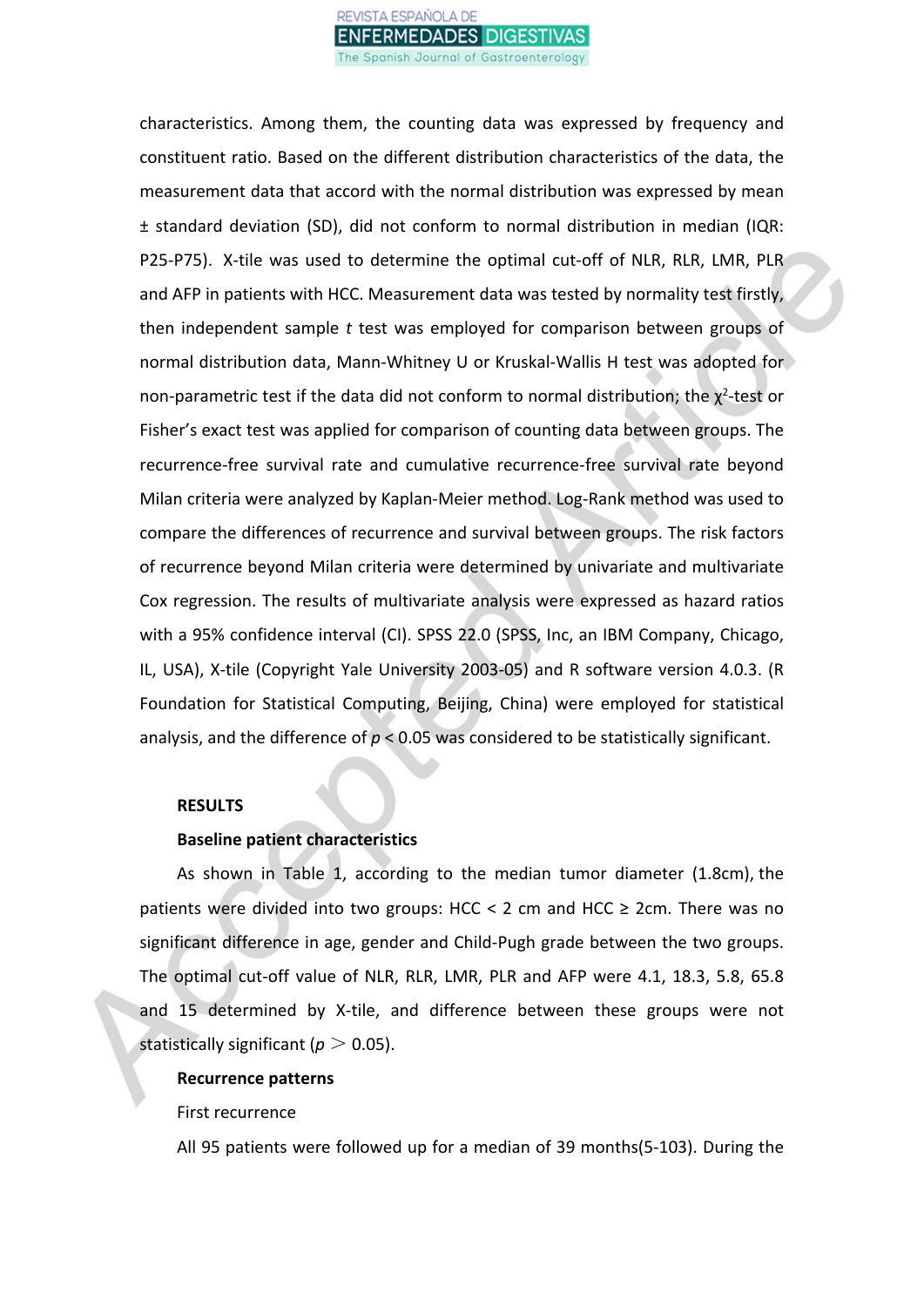

follow-up period, a total of 60/95 (64.5%) patients relapsed, which was showed in Table 2. The overall 1-, 3- and 5-year recurrence-free survival rates were 64.4%, 38.2% and 22.9%, respectively. The 1-, 3- and 5-year recurrence-free survival rates of patients with HCC < 2 cm and were 68.6%, 53.9%, 17.6 %, while those of patients with HCC ≥ 2 cm were 55.7%, 10.3%, 6.9% respectively ( $p = 0.001$ ), as shown in Fig. 2a. The median recurrence-free survival was 41 months (95% CI 27.3-54.7) for HCC < 2 cm and 21 months (95% CI 9.4-32.6) for HCC ≥ 2 cm (*p* = 0.001).

Recurrence beyond Milan criteria

During the follow-up period, 34/95 (35.8%) of HCC relapsed beyond Milan criteria, as detailed in Table 2. The total recurrence rates beyond Milan criteria after RFA were 12.3% and 29.9% in 1 and 3 years, respectively. For patients with HCC < 2 cm and HCC  $\geq$  2 cm, the 1-year and 3-year recurrence rates beyond Milan criteria were 6.3%, 14.7% and 24.1%, 55.6%, respectively (*p* < 0.0001), as shown in Fig. 2b. In addition, patients recurrence beyond Milan criteria were classified according to the recurrence pattern, but the differences between groups were not statistically significant ( $p = 0.555$ ).

Predictors of recurrence beyond Milan criteria

Univariate Cox regression analysis showed that Child-Pugh B grade, AFP > 15 ng/ml, HCC ≥ 2 cm, RLR ≥ 18.3, LMR ≥ 5.8, PLR **<** 65.8 and recurrence within 2 years after RFA were significantly correlated with recurrence beyond Milan criteria. Ultimately, the multivariate analysis showed that HCC  $\geq$  2 cm (HR 4.52, 95%CI 1.86-10.94, *p* = 0.001), AFP > 15 ng/ml (HR 3.87, 95%CI 1.53-9.77, *p* = 0.004), RLR ≥ 18.3 (HR 10.69, 95%CI 2.7-42.37, *p* = 0.001) and early recurrence after RFA (HR 6.22, 95%CI 2.51-15.43, *p*<0.0001) were independent predictors of recurrence exceeding Milan criteria(Table 3). Subgroup analysis of patients with HCC < 2cm showed that only 3 (10.71%) of 28 patients with AFP < 15 and RLR < 18.3 relapse exceeded milan criteria (*p* < 0.0001), compared with AFP > 15 with or without RLR≥18.3. Fig. 3 shows the probability of recurrence-free survival beyond Milan criteria in patients with RLR<18.3 and RLR  $\geq$  18.3.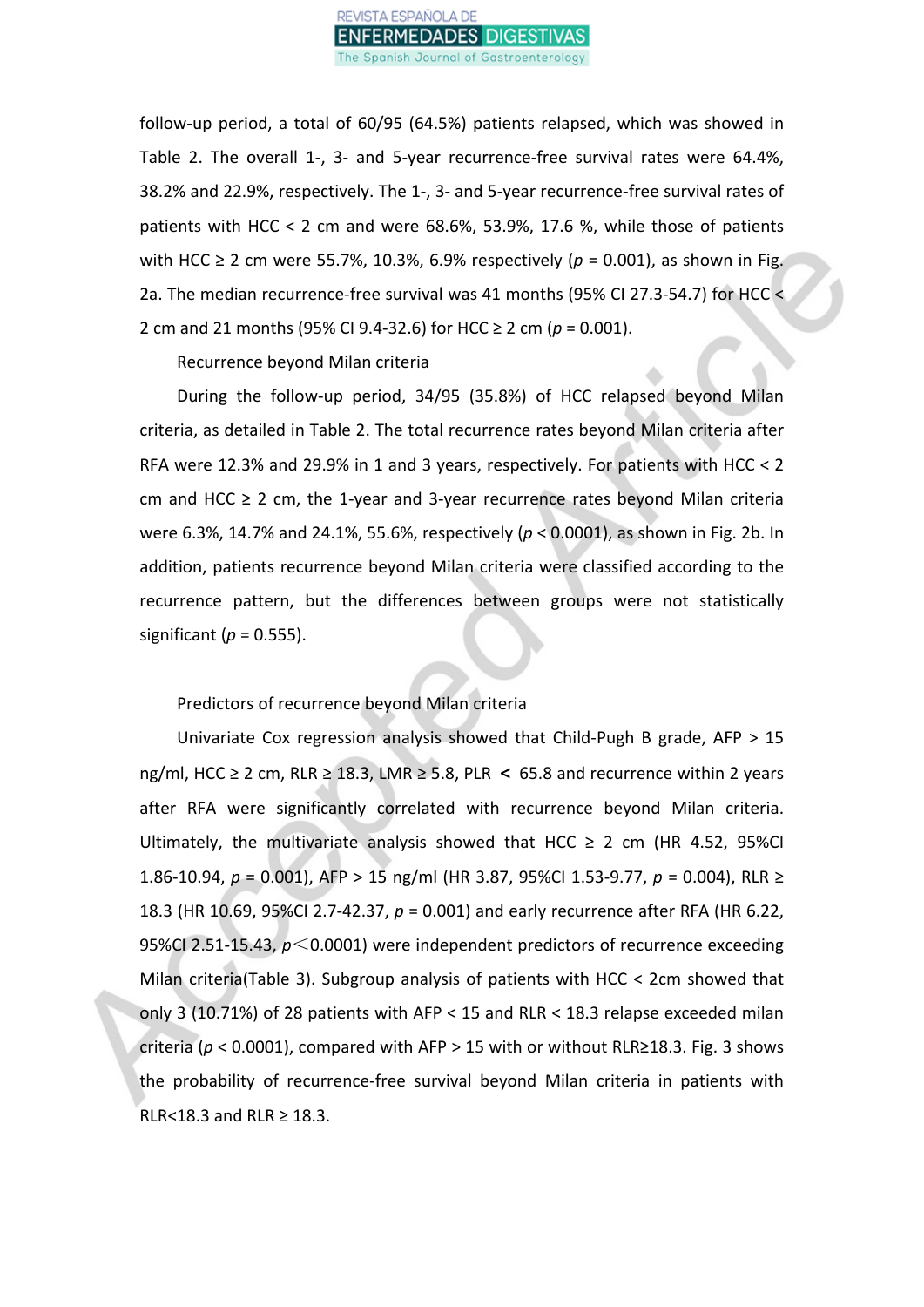#### **Discussion**

Patients with single HCC  $\leq$  3 cm who were not suitable for surgical treatment, but were candidates for LT, were selected for RFA as the first treatment. The incidence of complications after RFA is very small, which confirms the safety of RFA treatment<sup>13</sup>. Among all recurrent patients, 56.7% exceeded the Milan criteria. Obviously, this result could seriously affect the survival prognosis of patients. We found that HCC  $\geq$  2 cm, AFP  $>$  15 ng/ml and RLR  $\geq$  18.3 at baseline and early recurrence (recurrence within 2 years after RFA) were independently associated with recurrence that exceeded Milan criteria, which is similar to previous study $^{10, 14}$ .

The significant correlation between tumor diameter and recurrence and prognosis of HCC has been confirmed in many studies<sup>15, 16</sup>. With the increase of tumor diameter, the incidence of microinvasion is higher. For HCC with diameter  $\leq 3$ cm, micrometastasis and microvascular invasion are more obvious in HCC  $\geq 2$ cm<sup>17</sup>. The expression level of AFP is related to the proliferation, angiogenesis and apoptosis of HCC cancer cells<sup>18</sup>. AFP has not only clinical diagnostic value, but also prognostic value for HCC<sup>19</sup>. In recent years, it has been found that de-γ-carboxyl prothrombin (DCP) and lentil agglutinin reactive AFP (AFP-L3) have better performance in the diagnosis and prognosis of HCC, but these indexes have not been widely carried out. AFP is still the most widely used diagnostic and prognostic marker of HCC at present<sup>20, 21</sup>.

Inflammatory responses play critical roles in tumorigenesis, promotion, and metastasis<sup>22</sup>. Several previous studies have demonstrated that systemic inflammatory response markers such as NLR, RLR, LMR, PLR, etc. have a certain prognostic value for HCC and other malignant tumors<sup>23-26</sup>. Neutrophils can directly release inflammatory factors to promote tumor angiogenesis and accelerate tumor growth and metastasis<sup>27</sup>. On the other hand, in tumor development, reduced number of lymphocytes indicates a suppressed immune state, and reduced number of T cells and functional inhibition may weaken tumor-specific response, which will affect the survival of patients<sup>28, 29</sup>. Red blood cell distribution width (RDW) imply variation in the distribution of RBC volume in circulation, In patients with HCC,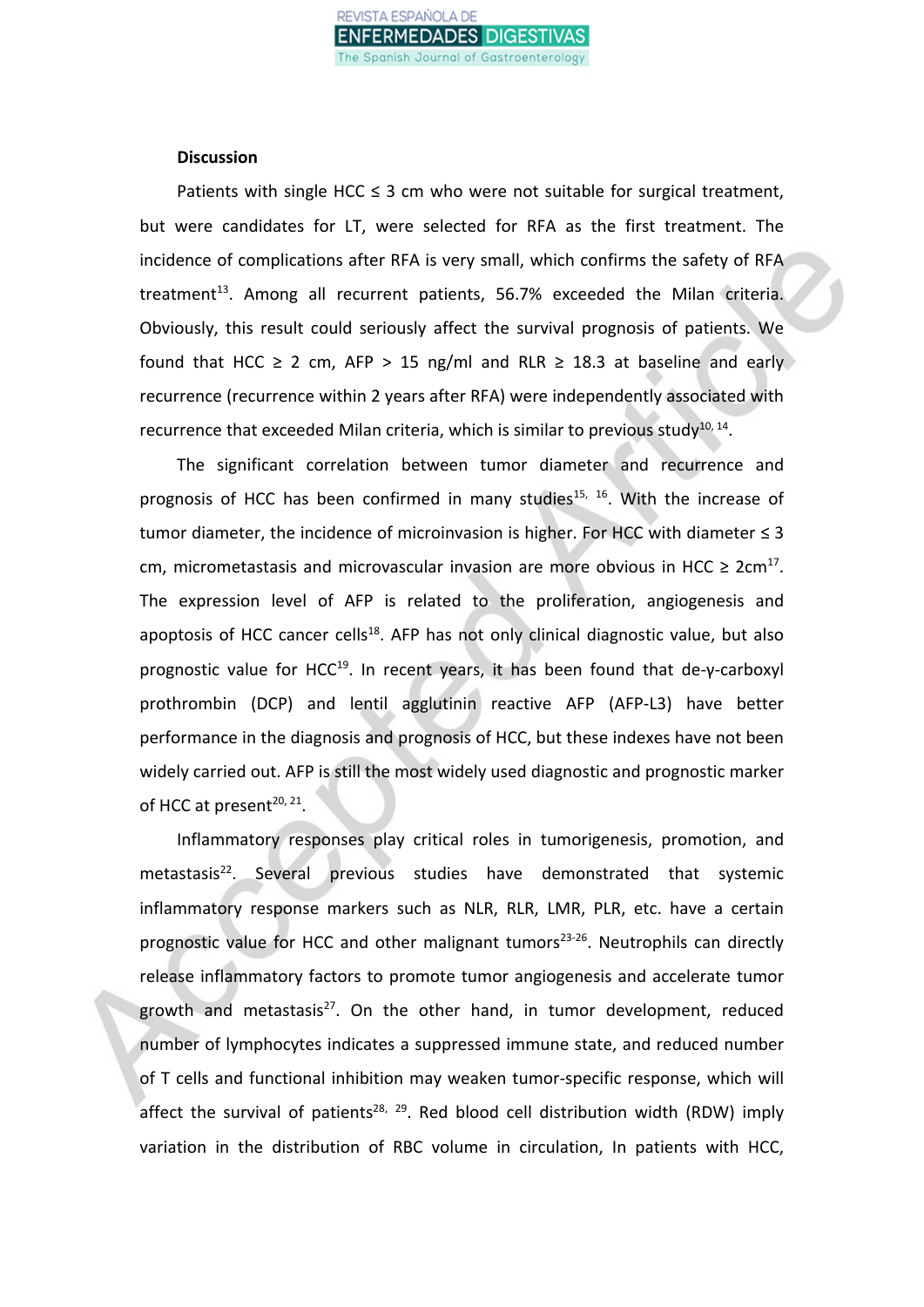#### VISTA ESPAÑOLA DE IFERMEDADES DIGEST ipanish Journal of Gastroenterology

elevated RDW is associated with lower RFS and poor  $OS<sup>30</sup>$ . As the ratio of RDW to lymphocyte, RLR has been shown to predict the prognosis of liver failure and colorectal cancer, and is related to the severity of liver cirrhosis<sup>25, 31, 32</sup>. Similarly, we found that RLR was an excellent predictor of relapse beyond Milan criteria.

In addition, our results suggest that recurrence within 2 years after the first RFA is a strong predictor of recurrence beyond Milan criteria, suggesting that early recurrence after RFA indicates poor prognosis even if the lesion was completely ablated. For these patients, close monitoring after RFA is essential, and LT as soon as possible is the best treatment.

There are still some shortcomings in our study, such as the relatively small number of patients included in the study. Based on clinical follow-up observations, results are less controllable than randomized controlled trials. However, this study is based on real-world data, and its conclusions are authentic and reliable.

In conclusion, for patients with transplantable early single small HCC whose tumor diameter ≥ 2cm and have higher RLR and AFP levels, there is a higher chance of recurrence beyond Milan criteria after RFA. For those patients and early recurrence after RFA (recurrence within 2 years), close follow-up and active treatment should be strengthened to obtain better outcomes.

### Acknowledgments

This work was supported by Chinese Foundation for Hepatitis Prevention and Control, No. 2021038.

#### **References**

- 1. Cucchetti, A., Piscaglia, F., Cescon, M., et al. Cost-effectiveness of hepatic resection versus percutaneous radiofrequency ablation for early hepatocellular carcinoma. *J Hepatol*. **59**(2)**,** 300-7. http://doi.org/10.1016/j.jhep.2013.04.009 (2013)
- 2. European Association for the Study of the Liver. Electronic address, e.e.e. &European Association for the Study of the, L. EASL Clinical Practice Guidelines: Management of hepatocellular carcinoma. *J Hepatol*. **69**(1)**,** 182-236. http://doi.org/10.1016/j.jhep.2018.03.019 (2018)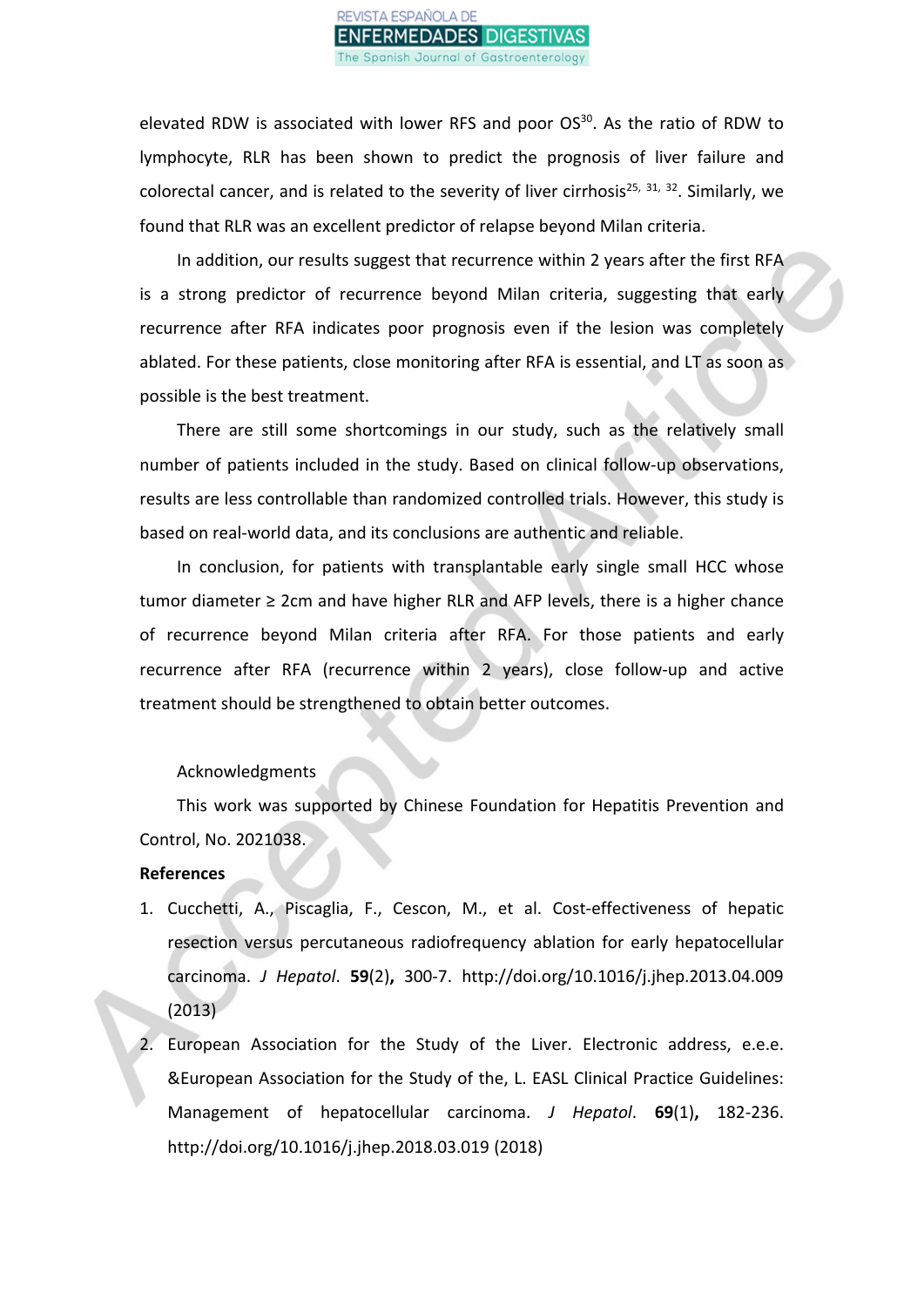

- 3. Heimbach, J.K., Kulik, L.M., Finn, R.S., et al. AASLD guidelines for the treatment of hepatocellular carcinoma. *Hepatology*. **67**(1)**,** 358-380. http://doi.org/10.1002/hep.29086 (2018)
- 4. Mazzaferro, V., Regalia, E., Doci, R., et al. Liver transplantation for the treatment of small hepatocellular carcinomas in patients with cirrhosis. *The New England journal of medicine*. **334**(11)**,** 693-699. (1996)
- 5. Clavien, P.-A., Lesurtel, M., Bossuyt, P.M.M., et al. Recommendations for liver transplantation for hepatocellular carcinoma: an international consensus conference report. *The Lancet. Oncology*. **13**(1)**,** e11-e22. http://doi.org/10.1016/S1470-2045(11)70175-9 (2012)
- 6. Marrero, J.A., Kulik, L.M., Sirlin, C.B., et al. Diagnosis, Staging, and Management of Hepatocellular Carcinoma: 2018 Practice Guidance by the American Association for the Study of Liver Diseases. *Hepatology*. **68**(2)**,** 723-750. http://doi.org/10.1002/hep.29913 (2018)
- 7. Mazzaferro, V. Squaring the circle of selection and allocation in liver transplantation for HCC: An adaptive approach. *Hepatology (Baltimore, Md.)*. **63**(5)**,** 1707-1717. http://doi.org/10.1002/hep.28420 (2016)
- 8. Lim, K.C., Wang, V.W., Siddiqui, F.J., et al. Cost-effectiveness analysis of liver resection versus transplantation for early hepatocellular carcinoma within the Milan criteria. *Hepatology*. **61**(1)**,** 227-37. http://doi.org/10.1002/hep.27135 (2015)
- 9. Sapisochin, G. &Bruix, J. Liver transplantation for hepatocellular carcinoma: outcomes and novel surgical approaches. *Nat Rev Gastroenterol Hepatol*. **14**(4)**,** 203-217. http://doi.org/10.1038/nrgastro.2016.193 (2017)
- 10. Doyle, A., Gorgen, A., Muaddi, H., et al. Outcomes of radiofrequency ablation as first-line therapy for hepatocellular carcinoma less than 3cm in potentially transplantable patients. *J Hepatol*. **70**(5)**,** 866-873. http://doi.org/10.1016/j.jhep.2018.12.027 (2019)
- 11. Bruix, J., Sherman, M. &American Association for the Study of Liver, D. Management of hepatocellular carcinoma: an update. *Hepatology*. **53**(3)**,** 1020-2. http://doi.org/10.1002/hep.24199 (2011)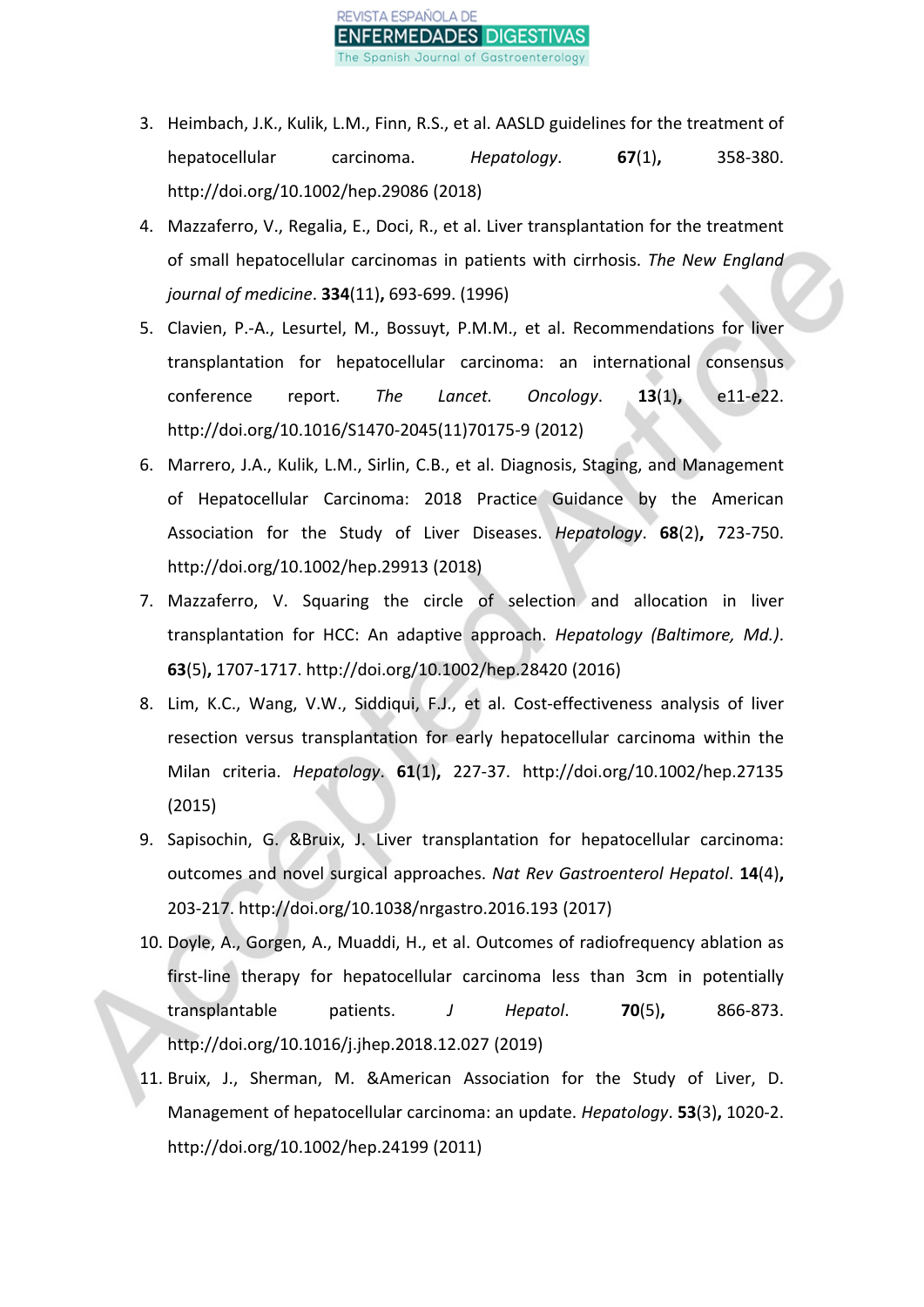

- 12. O'Leary, J.G., Lepe, R. &Davis, G.L. Indications for liver transplantation. *Gastroenterology*. **134**(6)**,** 1764-1776. http://doi.org/10.1053/j.gastro.2008.02.028 (2008)
- 13. Pompili, M., Saviano, A., de Matthaeis, N., et al. Long-term effectiveness of resection and radiofrequency ablation for single hepatocellular carcinoma ≤3 cm. Results of a multicenter Italian survey. *Journal of hepatology*. **59**(1)**,** 89-97. http://doi.org/10.1016/j.jhep.2013.03.009 (2013)
- 14. Cho, J.Y., Choi, M.S., Lee, G.S., et al. Clinical significance and predictive factors of early massive recurrence after radiofrequency ablation in patients with a single small hepatocellular carcinoma. *Clin Mol Hepatol*. **22**(4)**,** 477-486. http://doi.org/10.3350/cmh.2016.0048 (2016)
- 15. Kim, Y.-s., Lim, H.K., Rhim, H., et al. Ten-year outcomes of percutaneous radiofrequency ablation as first-line therapy of early hepatocellular carcinoma: analysis of prognostic factors. *Journal of hepatology*. **58**(1)**,** 89-97. http://doi.org/10.1016/j.jhep.2012.09.020 (2013)
- 16. Lee, H.Y., Rhim, H., Lee, M.W., et al. Early diffuse recurrence of hepatocellular carcinoma after percutaneous radiofrequency ablation: analysis of risk factors. *European radiology*. **23**(1)**,** 190-197. http://doi.org/10.1007/s00330-012-2561-8 (2013)
- 17. Lu, X.-Y., Xi, T., Lau, W.-Y., et al. Pathobiological features of small hepatocellular carcinoma: correlation between tumor size and biological behavior. *Journal of cancer research and clinical oncology*. **137**(4)**,** 567-575. http://doi.org/10.1007/s00432-010-0909-5 (2011)
- 18. Mitsuhashi, N., Kobayashi, S., Doki, T., et al. Clinical significance of alphafetoprotein: involvement in proliferation, angiogenesis, and apoptosis of hepatocellular carcinoma. *Journal of gastroenterology and hepatology*. **23**(7 Pt 2)**,** e189-e197. http://doi.org/10.1111/j.1440-1746.2008.05340.x (2008)
- 19. Zheng, Y., Zhu, M. &Li, M. Effects of alpha-fetoprotein on the occurrence and progression of hepatocellular carcinoma. *J Cancer Res Clin Oncol*. **146**(10)**,** 2439-2446. http://doi.org/10.1007/s00432-020-03331-6 (2020)
- 20. Tateishi, R., Shiina, S., Yoshida, H., et al. Prediction of recurrence of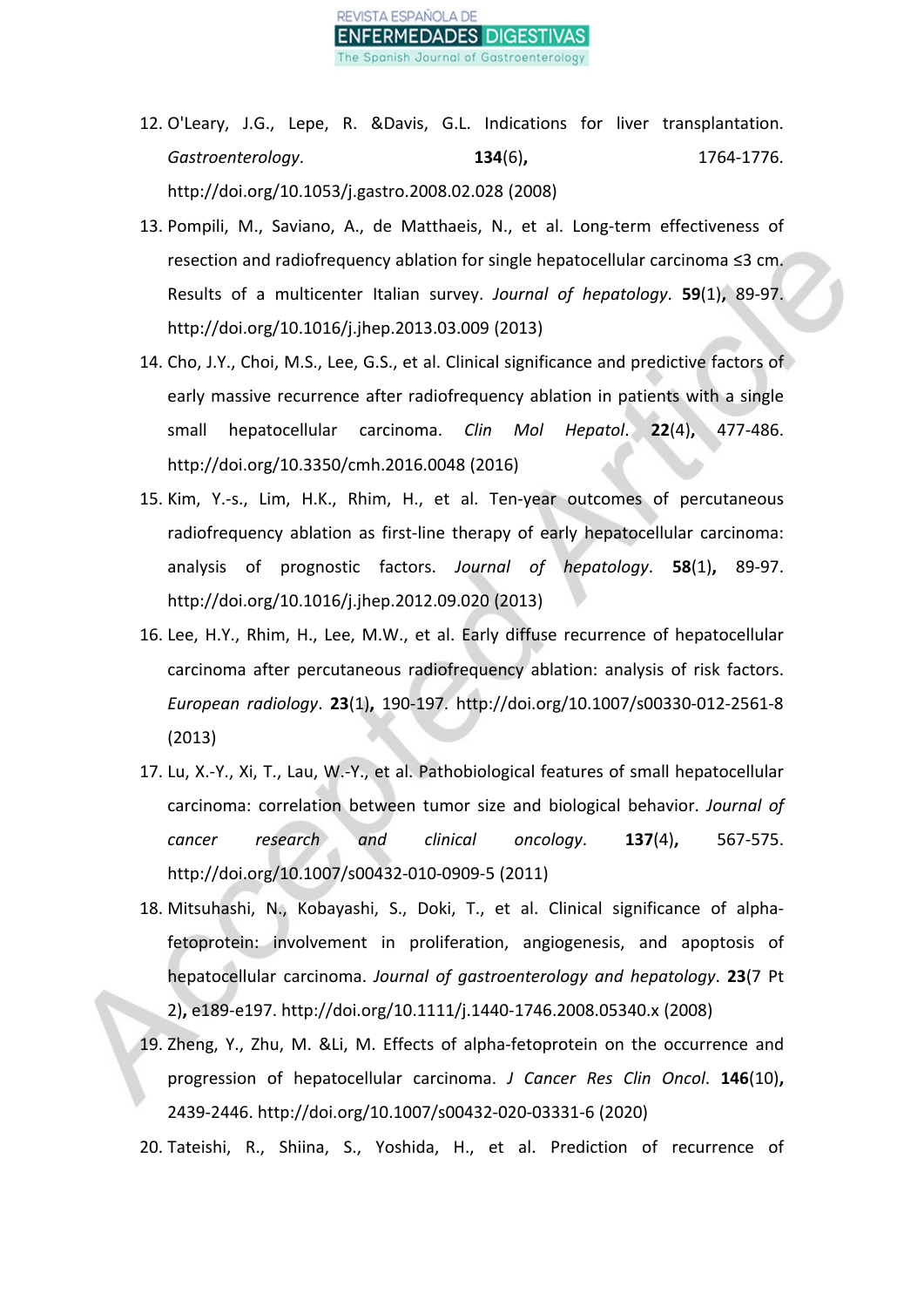

hepatocellular carcinoma after curative ablation using three tumor markers. *Hepatology (Baltimore, Md.)*. **44**(6)**,** 1518-1527. (2006)

- 21. Ueno, M., Hayami, S., Shigekawa, Y., et al. Prognostic impact of surgery and radiofrequency ablation on single nodular HCC  $\leqslant$ 5 cm: Cohort study based on serum HCC markers. *Journal of hepatology*. **63**(6)**,** 1352-1359. http://doi.org/10.1016/j.jhep.2015.07.013 (2015)
- 22. Grivennikov, S.I., Greten, F.R. &Karin, M. Immunity, inflammation, and cancer. *Cell*. **140**(6)**,** 883-899. http://doi.org/10.1016/j.cell.2010.01.025 (2010)
- 23. Cruz, J.C., Watchmaker, J.M., Albin, M.M., et al. Neutrophil/Lymphocyte Ratio Predicts Increased Risk of Immediate Progressive Disease following Chemoembolization of Hepatocellular Carcinoma. *Journal of vascular and interventional radiology : JVIR*. **30**(12)**,** 1887-1892. http://doi.org/10.1016/j.jvir.2019.08.001 (2019)
- 24. Mano, Y., Shirabe, K., Yamashita, Y.-I., et al. Preoperative neutrophil-tolymphocyte ratio is a predictor of survival after hepatectomy for hepatocellular carcinoma: a retrospective analysis. *Annals of surgery*. **258**(2)**,** 301-305. http://doi.org/10.1097/SLA.0b013e318297ad6b (2013)
- 25. Huang, J., Zhao, Y., Liao, L., et al. Evaluation of Red Cell Distribution Width to Lymphocyte Ratio as Potential Biomarker for Detection of Colorectal Cancer. *Biomed Res Int*. **2019,** 9852782. http://doi.org/10.1155/2019/9852782 (2019)
- 26. Wang, S., Deng, Y., Yu, X., et al. Prognostic significance of preoperative systemic inflammatory biomarkers in patients with hepatocellular carcinoma after microwave ablation and establishment of a nomogram. *Scientific reports*. **11**(1)**,** 13814. http://doi.org/10.1038/s41598-021-93289-3 (2021)
- 27. Wang, C., Zhao, K., Hu, S., et al. A predictive model for treatment response in patients with locally advanced esophageal squamous cell carcinoma after concurrent chemoradiotherapy: based on SUVmean and NLR. *BMC cancer*. **20**(1)**,** 544. http://doi.org/10.1186/s12885-020-07040-8 (2020)
- 28. Rashid, F., Waraich, N., Bhatti, I., et al. A pre-operative elevated neutrophil: lymphocyte ratio does not predict survival from oesophageal cancer resection. *World journal of surgical oncology*. **8,** 1. http://doi.org/10.1186/1477-7819-8-1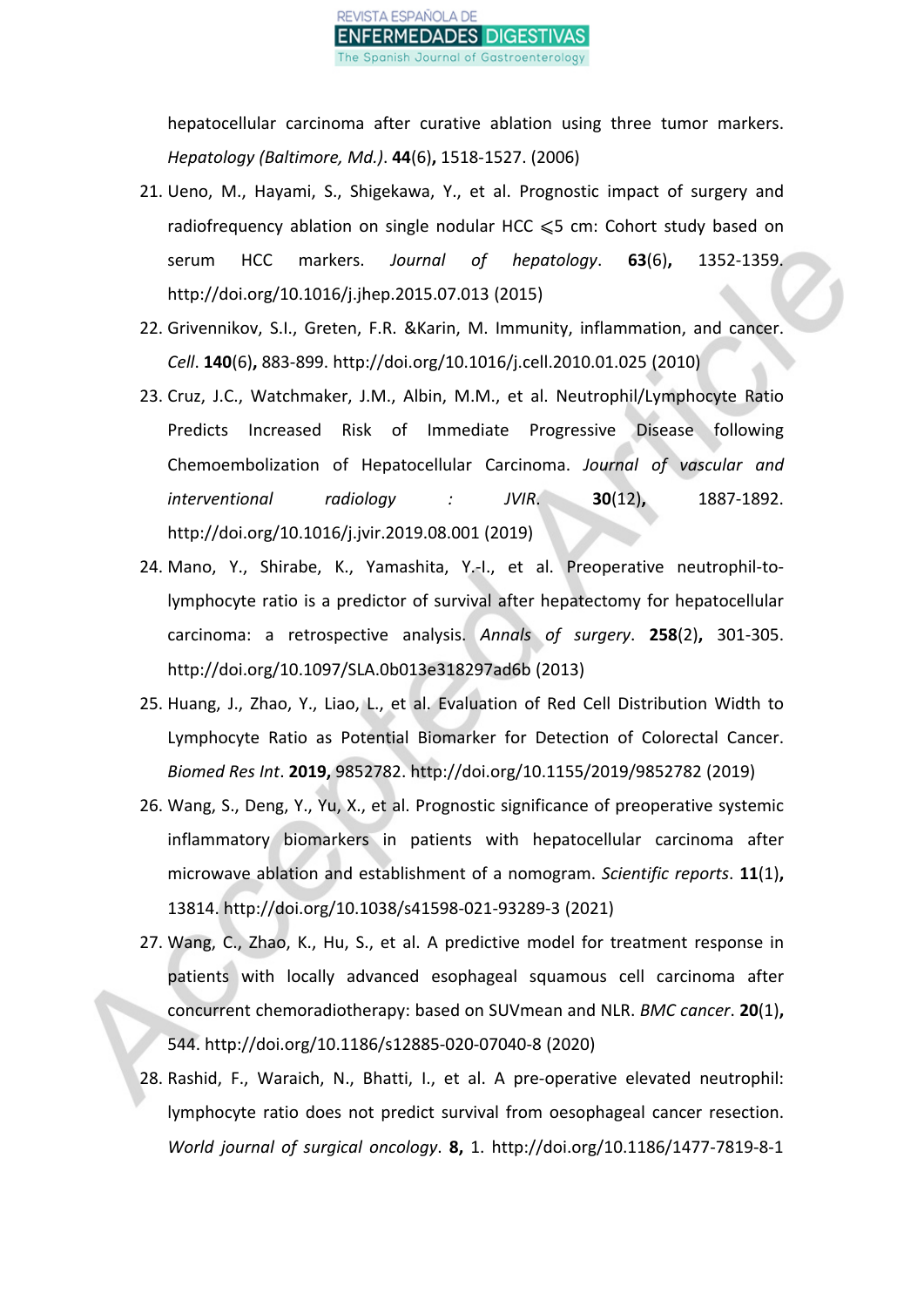(2010)

- 29. Chen, Y., Yang, Y., Zhang, X.-Y., et al. Nomogram Based on Neutrophil-to-Lymphocyte Ratio and Platelet-to-Lymphocyte Ratio to Predict Recurrence in Patients with Hepatocellular Carcinoma after Radiofrequency Ablation. *Cardiovascular and interventional radiology*. http://doi.org/10.1007/s00270-021-02872-8 (2021)
- 30. Goyal, H. &Hu, Z.D. Prognostic value of red blood cell distribution width in hepatocellular carcinoma. *Ann Transl Med*. **5**(13)**,** 271. http://doi.org/10.21037/atm.2017.06.30 (2017)
- 31. Wu, J., Zhang, X., Liu, H., et al. RDW, NLR and RLR in predicting liver failure and prognosis in patients with hepatitis E virus infection. *Clin Biochem*. **63,** 24-31. http://doi.org/10.1016/j.clinbiochem.2018.11.012 (2019)
- 32. Zhang, X., Wang, D., Chen, Z., et al. Red cell distribution width-to-lymphocyte ratio: A novel predictor for HBV-related liver cirrhosis. *Medicine*. **99**(23)**,** e20638. http://doi.org/10.1097/MD.0000000000020600 (2020)

| <b>Variables</b>                | Overall        |                               | <b>Tumor size</b> |       |
|---------------------------------|----------------|-------------------------------|-------------------|-------|
|                                 | n=95           | HCC < 2cm                     | HCC≥2cm           | p-    |
|                                 |                | $(n=55)$                      | $(n=40)$          | value |
| Male $(\%)$                     | 68 (71.6)      | 36 (65.5)                     | 32 (80)           | 0.12  |
| Age (years)                     | $58.9 \pm 9.4$ | $58 \pm 9.7$                  | $60.1 \pm 9$      | 0.28  |
| Child-Pugh Class (%)            |                |                               |                   | 0.13  |
| A                               | 82 (86.3)      | 50 (90.9)                     | 32 (80)           |       |
| B                               | 13(13.7)       | 5(9.1)                        | 8(20)             |       |
| AFP categories, ng/ml<br>$(\%)$ |                |                               |                   | 0.63  |
| $0 - 15$                        | 55 (57.9)      | 33 (60)                       | 22 (55)           |       |
| $>15$                           | 40 (42.1)      | 22(40)                        | 18 (45)           |       |
| BMI, median (IQR)               |                | 24.01 (22.31 - 24.39 (22.04 - | 24.02 (22.58 -    | 0.85  |
|                                 | 26.23)         | 25.95)                        | 26.43)            |       |

# **Table 1.** Baseline characteristics of patients.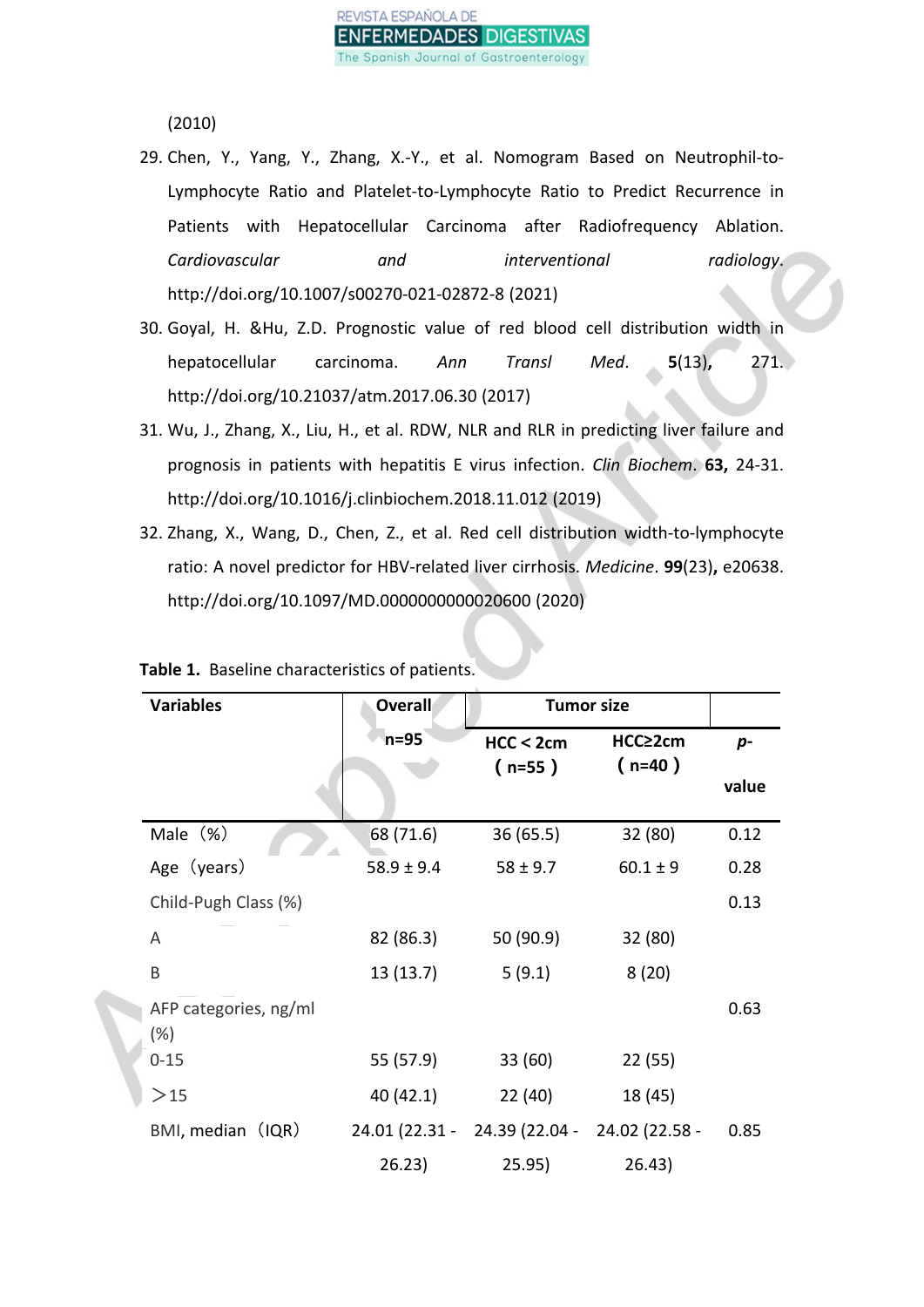

| $(13.13 - 27.65)$<br>median (IQR)<br>$(13.1 - 24)$<br>$(12.7 - 22.9)$<br>Albumin (g/L)<br>$40.9 \pm 6.3$<br>$42.3 \pm 5.6$<br>$39.1 \pm 6.8$<br>0.02<br>Platelet count ('109/L),<br>99 (55-163)<br>0.045<br>109 (73-178)<br>130 (87-184)<br>median (IQR)<br>67 (57.5-76)<br>67 (56-74)<br>66 (58-77)<br>0.64<br>Creatinine (mmol/L),<br>median (IQR)<br>0.127<br>$NLR$ $(\%)$<br>50(90.9)<br>82(86.3)<br>32(80)<br>< 4.1<br>13(13.7)<br>5(9.1)<br>8(20)<br>$\geq 4.1$<br>0.119<br><b>RLR</b> (%)<br>$<$ 18.3<br>76(80)<br>47(85.5)<br>29(72.5)<br>≥18.3<br>19(20)<br>8(14.5)<br>11(27.5)<br>LMR (%)<br>$\mathbf{1}$<br>< 5.8<br>50(90.9)<br>86(90.5)<br>36(90)<br>9(9.5)<br>5(9.1)<br>4(10)<br>$\geq 5.8$<br>PLR (%)<br>0.191<br>$\geq 65.8$<br>64(67.4)<br>40(72.7)<br>24(60)<br>31(32.6)<br>15(27.3)<br>16(40)<br>< 65.8<br>50 (70.4)<br>0.01<br>Hepatitis B with<br>33 (82.5)<br>17 (54.8)<br>suppression (%)<br>1(16.7)<br>Hepatitis C with SVR,<br>11(55)<br>10(71.4)<br>0.05 | Total bilirubin (µmol/L), | 17.8 | 17.7 | 18.8 | 0.51 |
|------------------------------------------------------------------------------------------------------------------------------------------------------------------------------------------------------------------------------------------------------------------------------------------------------------------------------------------------------------------------------------------------------------------------------------------------------------------------------------------------------------------------------------------------------------------------------------------------------------------------------------------------------------------------------------------------------------------------------------------------------------------------------------------------------------------------------------------------------------------------------------------------------------------------------------------------------------------------------------|---------------------------|------|------|------|------|
|                                                                                                                                                                                                                                                                                                                                                                                                                                                                                                                                                                                                                                                                                                                                                                                                                                                                                                                                                                                    |                           |      |      |      |      |
|                                                                                                                                                                                                                                                                                                                                                                                                                                                                                                                                                                                                                                                                                                                                                                                                                                                                                                                                                                                    |                           |      |      |      |      |
|                                                                                                                                                                                                                                                                                                                                                                                                                                                                                                                                                                                                                                                                                                                                                                                                                                                                                                                                                                                    |                           |      |      |      |      |
|                                                                                                                                                                                                                                                                                                                                                                                                                                                                                                                                                                                                                                                                                                                                                                                                                                                                                                                                                                                    |                           |      |      |      |      |
|                                                                                                                                                                                                                                                                                                                                                                                                                                                                                                                                                                                                                                                                                                                                                                                                                                                                                                                                                                                    |                           |      |      |      |      |
|                                                                                                                                                                                                                                                                                                                                                                                                                                                                                                                                                                                                                                                                                                                                                                                                                                                                                                                                                                                    |                           |      |      |      |      |
|                                                                                                                                                                                                                                                                                                                                                                                                                                                                                                                                                                                                                                                                                                                                                                                                                                                                                                                                                                                    |                           |      |      |      |      |
|                                                                                                                                                                                                                                                                                                                                                                                                                                                                                                                                                                                                                                                                                                                                                                                                                                                                                                                                                                                    |                           |      |      |      |      |
|                                                                                                                                                                                                                                                                                                                                                                                                                                                                                                                                                                                                                                                                                                                                                                                                                                                                                                                                                                                    |                           |      |      |      |      |
|                                                                                                                                                                                                                                                                                                                                                                                                                                                                                                                                                                                                                                                                                                                                                                                                                                                                                                                                                                                    |                           |      |      |      |      |
|                                                                                                                                                                                                                                                                                                                                                                                                                                                                                                                                                                                                                                                                                                                                                                                                                                                                                                                                                                                    |                           |      |      |      |      |
|                                                                                                                                                                                                                                                                                                                                                                                                                                                                                                                                                                                                                                                                                                                                                                                                                                                                                                                                                                                    |                           |      |      |      |      |
|                                                                                                                                                                                                                                                                                                                                                                                                                                                                                                                                                                                                                                                                                                                                                                                                                                                                                                                                                                                    |                           |      |      |      |      |
|                                                                                                                                                                                                                                                                                                                                                                                                                                                                                                                                                                                                                                                                                                                                                                                                                                                                                                                                                                                    |                           |      |      |      |      |
|                                                                                                                                                                                                                                                                                                                                                                                                                                                                                                                                                                                                                                                                                                                                                                                                                                                                                                                                                                                    |                           |      |      |      |      |
|                                                                                                                                                                                                                                                                                                                                                                                                                                                                                                                                                                                                                                                                                                                                                                                                                                                                                                                                                                                    |                           |      |      |      |      |
|                                                                                                                                                                                                                                                                                                                                                                                                                                                                                                                                                                                                                                                                                                                                                                                                                                                                                                                                                                                    |                           |      |      |      |      |
| $(\%)$                                                                                                                                                                                                                                                                                                                                                                                                                                                                                                                                                                                                                                                                                                                                                                                                                                                                                                                                                                             |                           |      |      |      |      |

# **Table 2.** Recurrent patterns in patients with single HCC ≤ 3cm after RFA.

| <b>Recurrence patterns</b>             | <b>Overall</b> | <b>Tumor size</b>   |                   |         |
|----------------------------------------|----------------|---------------------|-------------------|---------|
|                                        | $n=93$         | HCC < 2cm<br>(n=54) | HCC≥2cm<br>(n=39) | p-value |
| Recurrence (%)                         | 60 (64.5)      | 28(51.9)            | 32 (82.1)         | 0.003   |
| Recurrence within 2 years<br>after RFA | 39(65)         | 19 (65.5)           | 20(62.5)          | 0.806   |
| Beyond Milan criteria (%)              | 34 (56.7)      | 12(35.3)            | 22(56.4)          | 0.001   |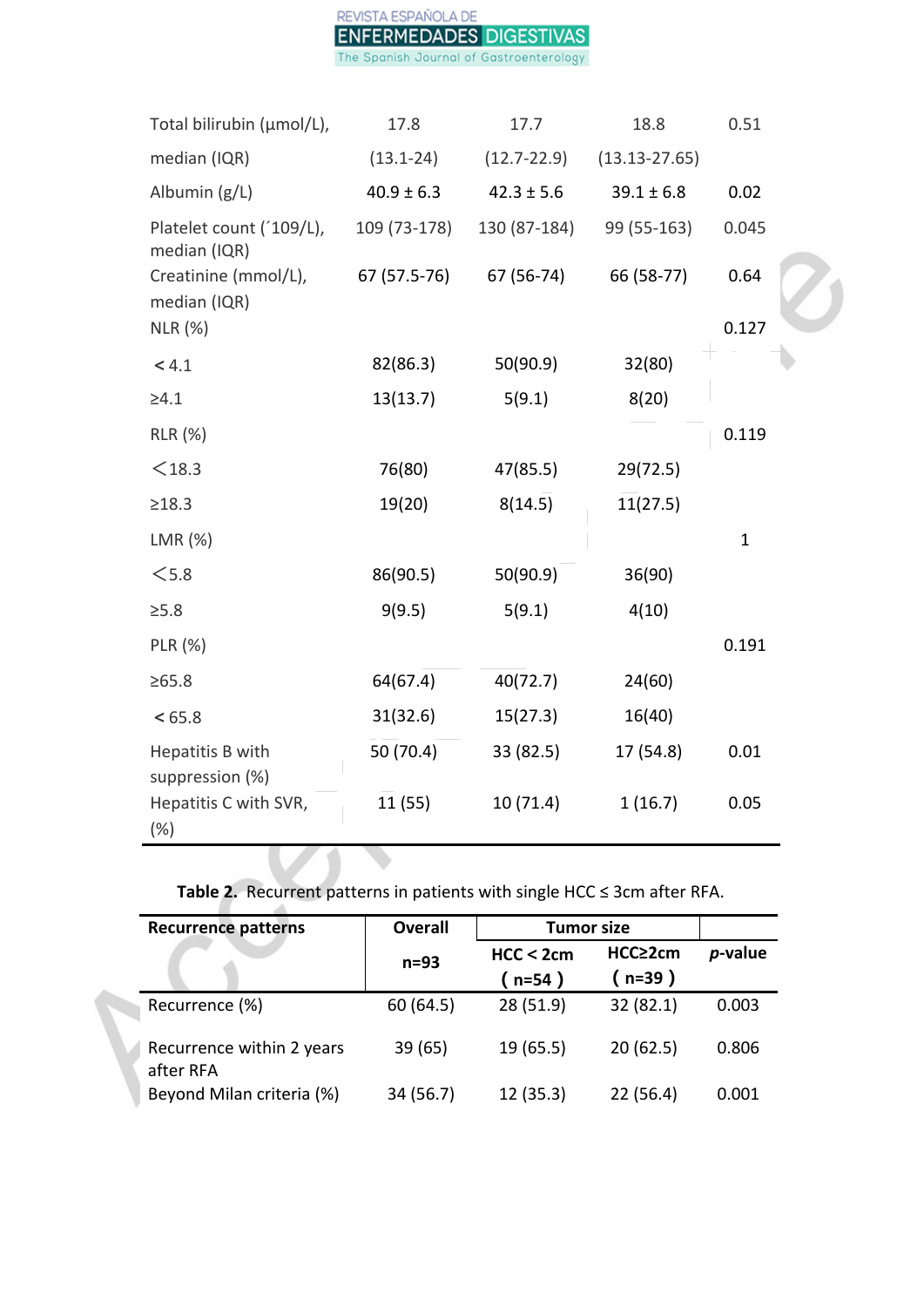# REVISTA ESPAÑOLA DE **ENFERMEDADES DIGESTIVAS** The Spanish Journal of Gastroenterology

| Reason to being classified<br>as beyond Milan criteria (<br>$%$ ) |          |          |          | 0.555 |
|-------------------------------------------------------------------|----------|----------|----------|-------|
| Tumor size and/or number                                          | 25(73.5) | 10(83.3) | 15(68.2) |       |
| Macrovascular invasion                                            | 3(8.8)   | 0        | 3(13.6)  |       |
| Metastatic disease                                                | 6(17.6)  | 2(16.7)  | 4(18.2)  |       |
|                                                                   |          |          |          |       |

**Table 3.** Univariate and multivariate regression predicts the recurrence rate exceeding Milan criteria in patients with single HCC ≤ 3cm after RFA.

| <b>Variables</b>             | <b>Univariable</b>  |          | <b>Multivariable</b> |          |
|------------------------------|---------------------|----------|----------------------|----------|
|                              | <b>HR (95%CI)</b>   | p-value  | <b>HR (95%CI)</b>    | p-value  |
| Sex (male)                   | $2.23(0.92 - 5.42)$ | 0.076    |                      |          |
| Age                          | $1(0.96-1.04)$      | 0.95     |                      |          |
| Child-Pugh score<br>(ref: A) |                     |          |                      |          |
| B                            | 4.16 (1.81-9.58)    | 0.001    | $0.45(0.1-2.07)$     | 0.303    |
| AFP (ref: $\leq$ 15 ng/ml)   |                     |          |                      |          |
| $>$ 15ng/ml                  | $3.78(1.8-7.93)$    | < 0.0001 | $3.87(1.53 - 9.77)$  | 0.004    |
| HCC size (ref: $<$ 2cm)      |                     |          |                      |          |
| 22cm                         | $3.35(1.66-6.79)$   | 0.001    | 4.52(1.86-10.94)     | 0.001    |
| NLR (ref: $\leq$ 4.1)        |                     |          |                      |          |
| $\geq 4.1$                   | $2.26(0.93 - 5.51)$ | 0.073    |                      |          |
| RLR (ref: $\leq$ 18.3)       |                     |          |                      |          |
| $\geq 18.3$                  | $2.74(1.3-5.77)$    | 0.008    | 10.69 (2.7-42.37)    | 0.001    |
| LMR (ref: $\leq$ 5.8)        |                     |          |                      |          |
| $\geq 5.8$                   | $2.9(1.18-7.1)$     | 0.02     | $1.57(0.49 - 5.04)$  | 0.451    |
| PLR (ref: ≥65.8)             |                     |          |                      |          |
| < 65.8                       | $0.46(0.24-0.91)$   | 0.026    | $0.56(0.23-1.4)$     | 0.217    |
| Recurrence within 2<br>years | $2.69(1.24-5.83)$   | 0.012    | $6.22$ (2.51-15.43)  | < 0.0001 |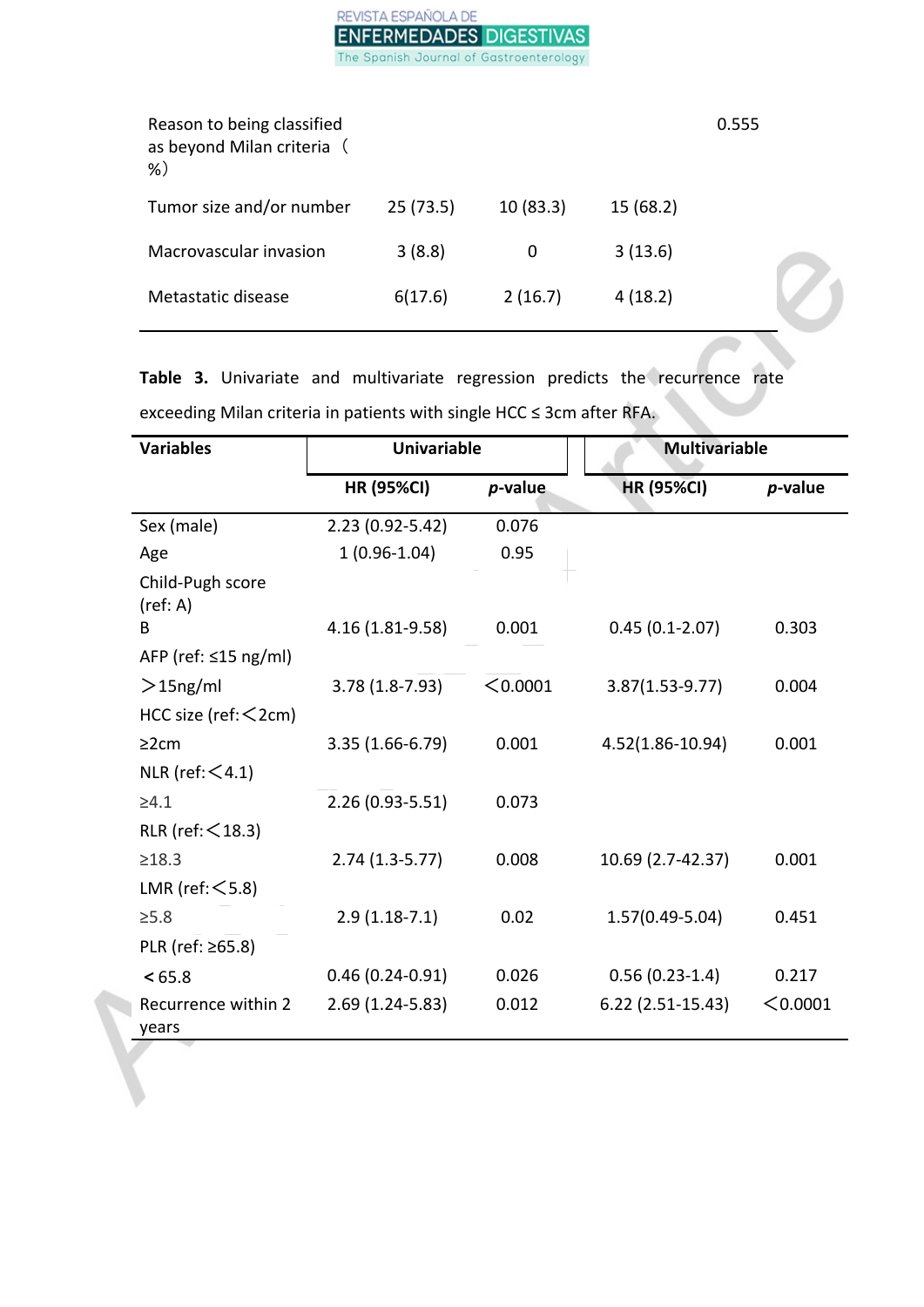



**Figure 1.** Inclusion and exclusion standard flow chart.



**Figure 2**. Recurrence-free survival probabilities and cumulative hazards of recurrence beyond Milan criteria.